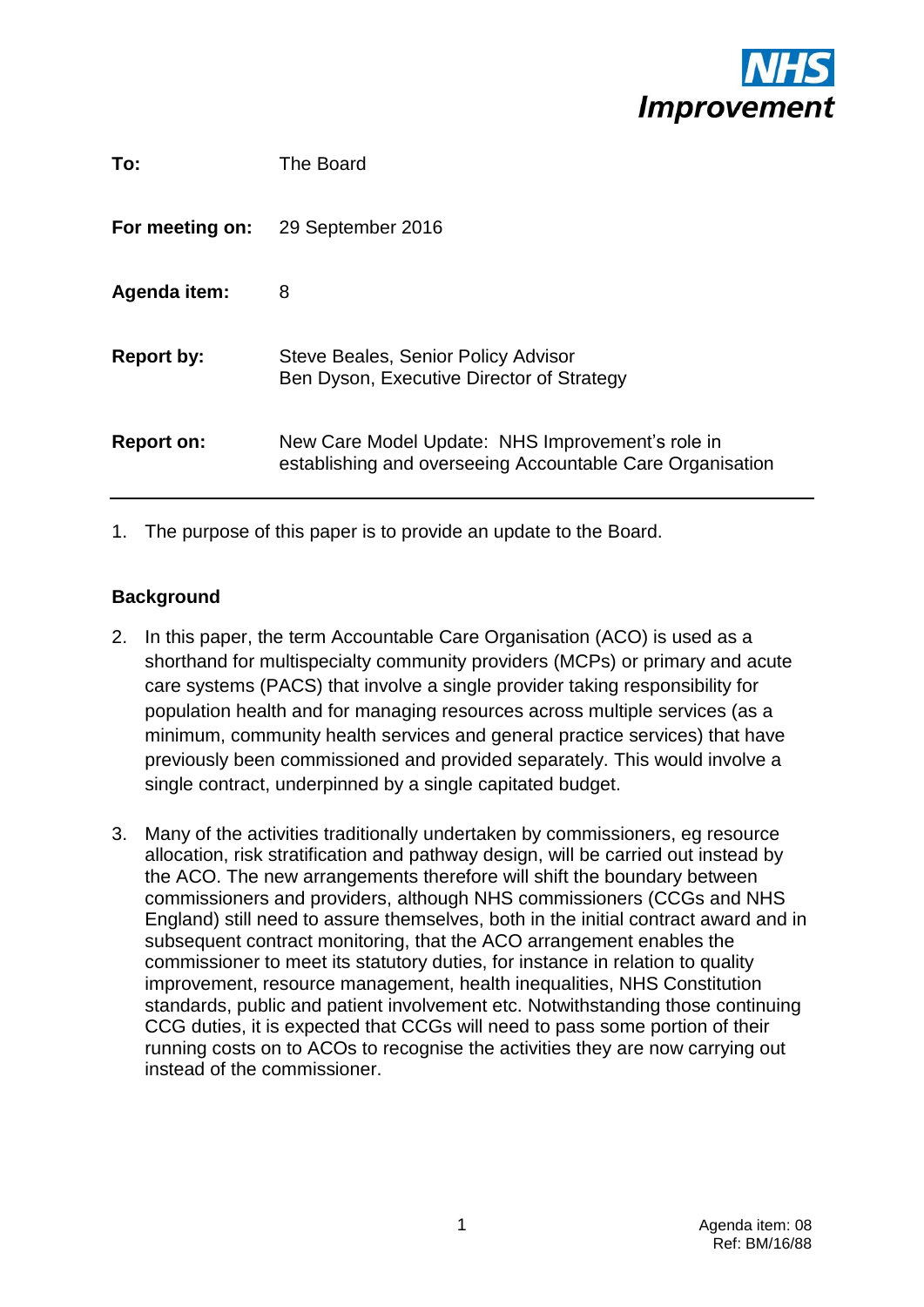## **Who are the Vanguard sites in the process of tendering a new contract for an ACO?**

4. 14 MCPs and 9 PACS Vanguards are working with the NCM programme to fully develop their care models. Some are closer than others to being ready to move towards new contractual arrangements: the New Care Models team are working intensively with six MCPs to co-develop a new MCP contract for use in 2017-18. Of these, Dudley has made most rapid progress on the path to awarding a MCP contract. Of the PACS Vanguards, Northumberland, and South Somerset have each initiated processes to award a new contract. All of these Vanguards will need to take part in a joint assurance process with NHS England and NHS Improvement prior to contract award.

# **How will we know if they are succeeding?**

- 5. Evaluation is an important part of the New Care Models programme. The evaluation workstream is tracking the development of Vanguard sites and aims to detect the impact the sites are having. A core set of metrics has been established that are being tracked across all sites, covering each of the triple aims: health and wellbeing, care and quality, and efficiency (emergency admissions per capita and total bed days per capita). A dashboard is shared with Vanguards each quarter, which tracks these metrics against the rest of the MCP and PACS cohorts, and the rest of England (as the counterfactual). Through the national support package, Vanguards have been funded and supported to commission comprehensive local evaluations, which will provide a much richer source of intelligence and data on impact.
- 6. We do not expect to be able to detect statistically significant change for several quarters, given the natural levels of variation in the data. In advance of that, we can increase our confidence in the likelihood of impact by tracking and supporting the implementation of Vanguards' agreed delivery plans, which are linked to expected outcomes through their logic models. We can also identify specific 'green shoots' – examples of progress from particular initiatives, sometimes covering specific populations or geographic locations. For example:
	- The 'My Life A Full Life' (Isle of Wight) (PACS) Crisis Teams provide wrap around care for people at risk of hospital admission. In a nine month period, the crisis team saw 489 people and spent an estimated £725,000 less than it would have done with a more traditional approach. Of those 489 people, just 58 were admitted to hospital.
	- Stockport Together (MCP) 'Consultant Connect' connects GPs to a 'rota' of hospital consultants. It has reduced GP to consultant referral time from 3-4 weeks, to receiving advice in less than 1 minute. It has prevented hospital referrals in 70% of recorded cases since launching for haematology and endocrinology.
	- Better Care Together Morecambe Bay (PACS) has worked with Millom to improve local healthcare services. The Millom Alliance is a partnership between GPs, the community trust, the acute trust, social care, the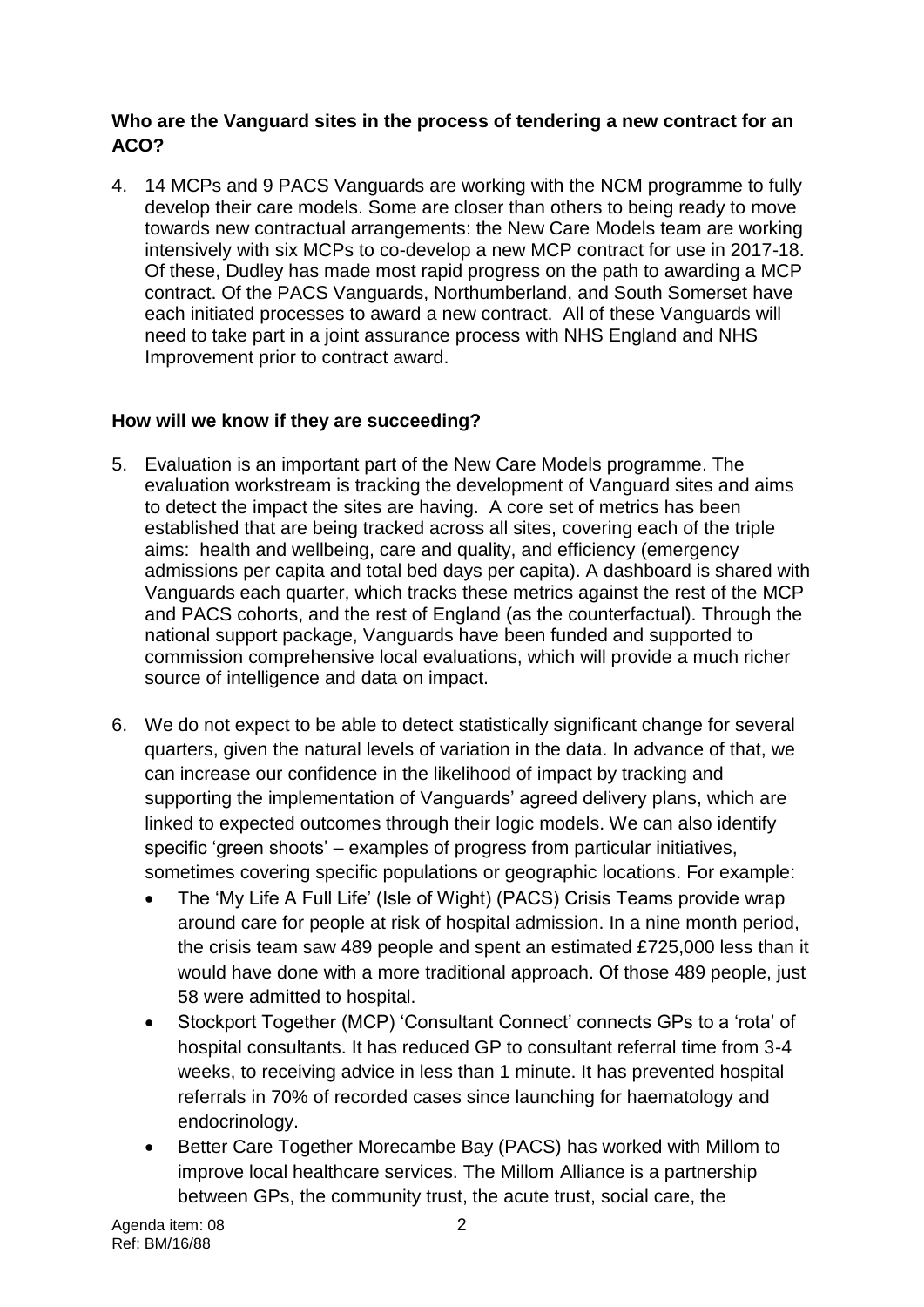ambulance trust. Analysis of local data indicates that between 2014/15 and 2015/16 there was a 29% reduction in the number of emergency occupied bed days in Millom and Duddon Valley.

7. Despite these emergent examples of initial impact, identifying the specific NCM contribution to overall CCG-wide demand numbers is complex, given the range of other active programmes, system pressures and changes. Over the coming months, the NCM evaluation and metrics team will subject a series of these examples to an agreed and consistent 'impact study' process, testing in more detail the extent to which we can identify the specific contribution of NCM interventions to the observed outcome.

#### **NHS Improvement's role**

8. NHS Improvement is working with NHS England and other ALBs to support the development of ACOs, from the planning phase, through transition, to the delivery phase when the model is up and running. This paper addresses the key issues relating to NHS Improvement's role in helping approve and oversee ACOs.

#### **Who agrees that an ACO can be set up?**

- 9. Existing providers can go a long way towards setting up an ACO through collaboration and joint ventures across organisations. If, however, they want to have a single contract and single budget for an integrated set of services and outcomes, the relevant commissioners need to award such a contract. Where new contracts of this kind will have significant implications for the scope of services provided by an NHS trust or NHS foundation trust, NHS Improvement will need to review, as with any other major transaction, the impact on quality and financial sustainability. The key question, however, for both NHS England and NHS Improvement is whether the proposed ACO is likely to improve quality, health outcomes and financial sustainability for the health economy as a whole. NHS Improvement is, therefore, jointly with NHS England and CQC, developing an assurance process for the setup of ACOs (PACS and MCPs). We plan to have agreement across the ALBs by October.
- 10. The joint assurance process will provide assurance that the proposed model is strategically sound in the context of the local Sustainability and Transformation Plan and is likely deliver net benefits to the local health economy. The joint assurance process will incorporate NHS Improvement's transaction review process which evaluates the risk on the provider organisation taking on the contract. It will also ensure there is a clear plan to effectively manage any short and long term consequences on affected organisations. Existing processes will,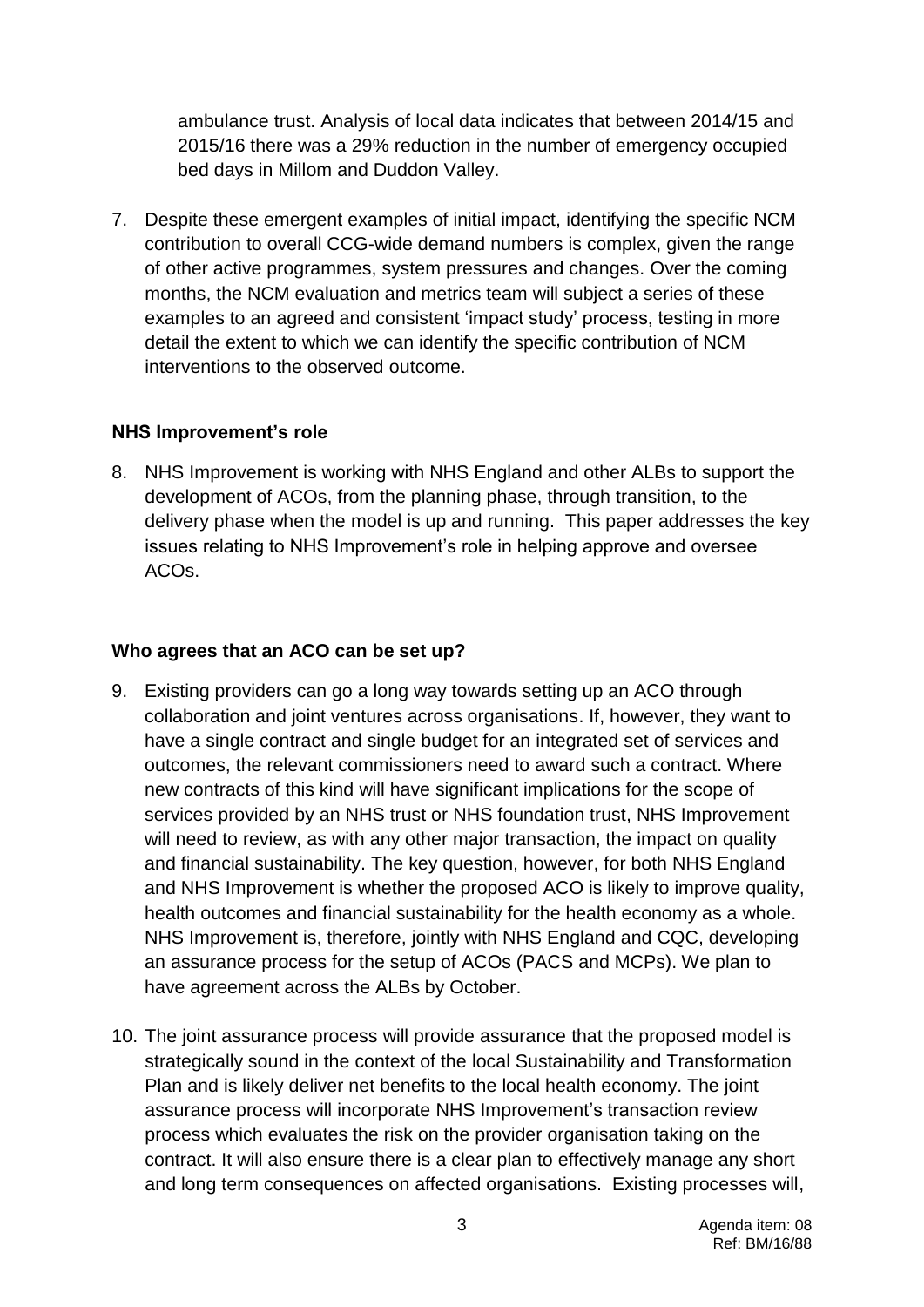where possible, be aligned behind a 'united shop front' with, for instance, information requests and site visits being planned according to a 'tell us once' principle.

## **Is there a preferred organisational model or legal form?**

11. Procurement rules do not allow for commissioners to specify a preferred provider organisational form. The Organisational Form support workstream has analysed a number of options and their implications, such as whether the given organisational form can hold a contract for primary medical services. This work is helping potential providers evaluate different potential forms and make an informed choice about how they would wish to bid for a contract, taking into account technical differences in relation to VAT recovery, access to the Clinical Negligence Scheme for Trusts and eligibility for the NHS Pension Scheme. It is also supporting commissioners to consider how they would evaluate these bids.

# **What procurement processes do commissioners have to use?**

12. The Public Contract Regulations 2015 came into effect on 18 April 2016 for health services and require a 'light touch' regime. This requires a commissioner to publish a PIN (Prior Information Notice) or a contract notice in the Official Journal of the European Union (OJEU) when it intends to award a contract valued at more than 750,000 euros. The PIN invites expressions of interest from potential providers. Based on the responses, the commissioner can design a process to fairly and transparently select from those providers expressing interest. It need not be a formal competitive tender, as there is only one bidder, the commissioner can proceed without designing such a process.

# **What are the implications of competition law on collaboration?**

13. Competition law is not a barrier to the development of an ACO. In fact, many of the efforts to integrate services are unlikely to be affected by competition rules at all where the service providers are not existing competitors. For example, integrating services along a vertical care pathway (e.g. bringing together acute care, community services, mental health services and general practice) is unlikely to raise competition issues as the service providers are not competitors. Where providers are providing similar services (such as two local hospital trusts) then different considerations come into play. This includes ensuring that plans to collaborate are based around the benefit to patients. NHS Improvement supports trusts that are considering closer collaboration including, where necessary,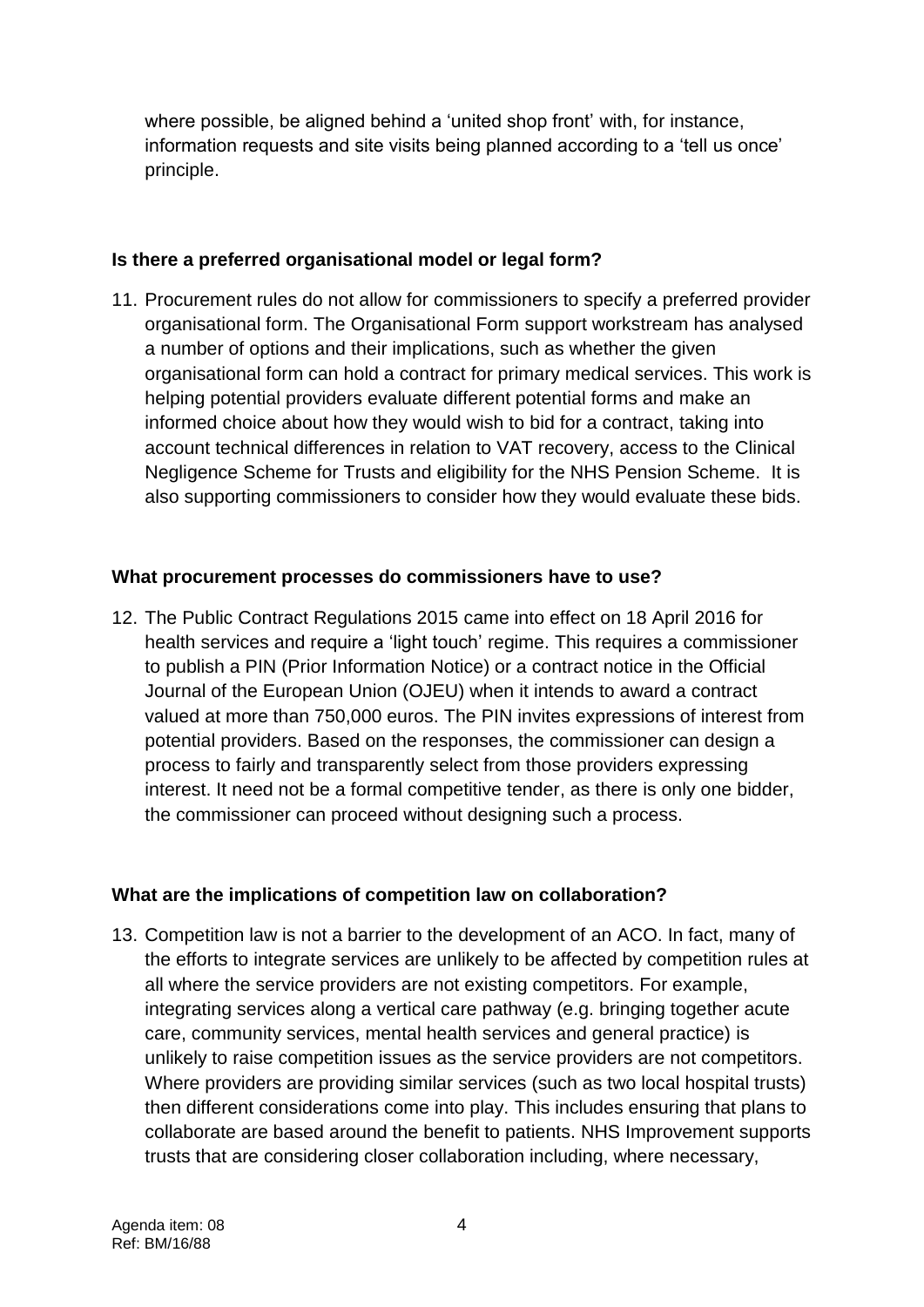advising on the merger review process and ensuring speedy clearance of mergers that benefit patients.

## **How will the payment system work for ACOs?**

14. Capitation combined with payment for quality and outcomes is the proposed approach best suited for mature ACOs. NHS Improvement and NHS England, through working with a number of Vanguard sites, have developed a method for calculating and implementing a simplified version of capitation called Whole Population Budget. The constraints on activity and cost data, particularly outside of acute care, and constraints on ability to link data across care settings at patient level, limit the ability to implement a person level capitated payment mechanism at this time. NHS Improvement will continue to provide support for the sector in developing payment systems.

## **Who provides oversight and how?**

- 15. The degree and type of NHS Improvement oversight of ACOs will vary by organisational form. ACOs will need to hold a Monitor provider licence, and NHS Improvement is responsible for making sure they meet the terms of that licence. Under the new Single Oversight Framework, if the ACO was an NHS trust the same licence conditions would be applied.
- 16. If the ACO is an NHS trust or foundation trust, those licence conditions will be the same as for any other trust. If the ACO is a non-NHS provider, there are choices as to how far NHS Improvement adapts its licence conditions to apply similar requirements to those for NHS providers. This is currently under consideration.
- 17. ACOs will be providing a broad spectrum of health and care services, potentially including primary care and adult social care. This will require NHS Improvement to work with NHS England, CQC and local government to ensure coordinated arrangements for provider oversight. NHS Improvement is working with partners to ensure that ACOs experience what feels like a single form of oversight, while allowing respective bodies to fulfil their distinct statutory duties.